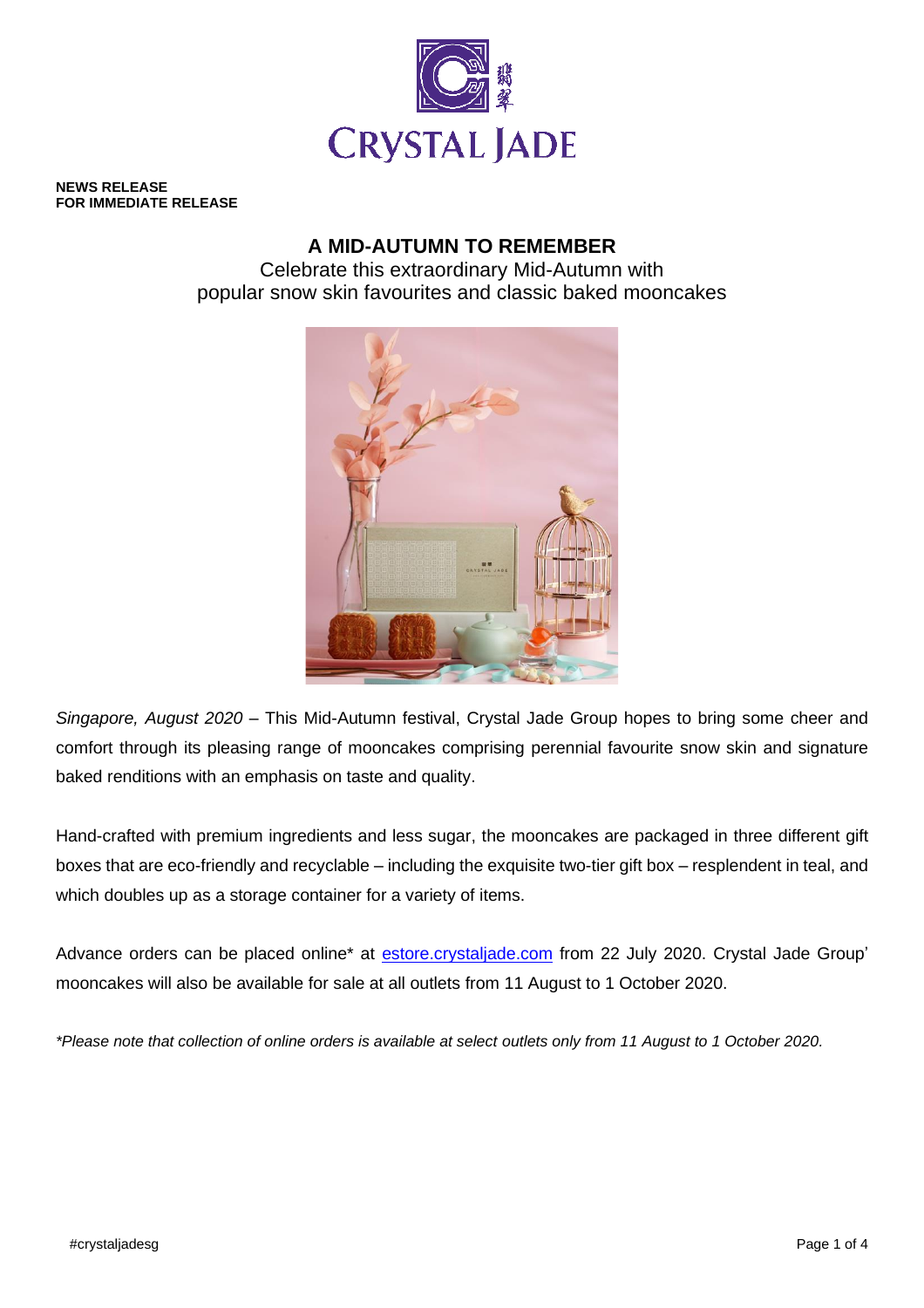### **Assorted Petite Snow Skin Mooncake 缤纷迷你冰皮月饼 | \$72.80 for 8 pieces**



A varied selection featuring four different snow skin flavours, this combination will appeal to young and old.

Besides the firm favourites of *Sea Salt Caramel* and a boozy *Lychee Martini*, more traditional local inspirations include *Taro* – with a soft and fluffy centre and *Coconut* – the mooncake reveals a chocolate truffle shell with a grated coconut filling.

*From top (clockwise): Sea Salt Caramel, Lychee Martini, Taro, Coconut*

#### **Traditional Baked Mooncakes – available in boxes of 2 or 4 pieces, from \$40.70 - \$72.80**

A firm favourite among many customers, Crystal Jade's repertoire of traditional baked signatures is made from the brand's proprietary recipe and synonymous with its signature thin, golden-brown and moist pastry skin, and a generous filling crafted with a premium low-sugar natural white lotus paste.

This year, the brand goes 'back to basics' with two signature offerings – *Traditional Baked White Lotus Paste with Single Yolk* and *Traditional Baked White Lotus Paste with Double Yolk*.



*From left: Exquisite Two-tier gift box & Classy Turquoise gift box*

Customers can choose from three different mooncake packaging – Minimalist box, Classy Turquoise gift box and Exquisite Two-tier gift box, which can hold either two or four pieces of baked mooncakes, or eight pieces of mini snow skin mooncakes.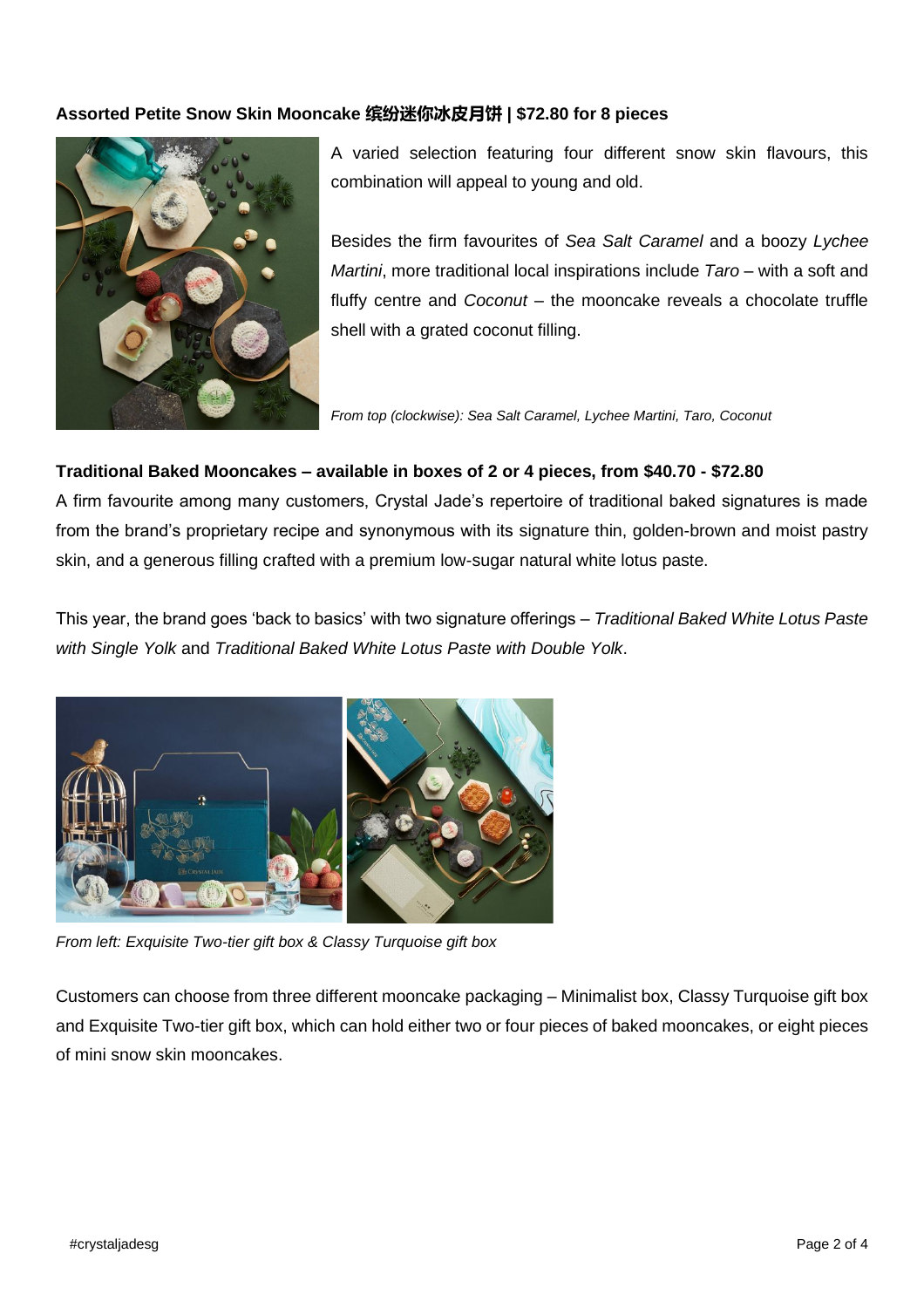## **PROMOTIONS**

Exclusively for Jadeite members, Citibank and UOB Cardmembers

- 1) **Early Bird Offer:** 22 July to 6 September 2020
	- 25% for purchases made in-store Jadeite members
- 2) **Regular Promo:** 7 September to 1 October 2020 (7 27 September for E-store)
	- 20% for purchases made in-store Jadeite members

3) Additional 10% for purchases via estore with promo code <CJMID10>

#### **Terms & Conditions**

- **• For online orders:** 3 days advance order is required; E-Store Promotion is valid till 27 Sep 2020 or while stocks last.
- **• Collection of mooncakes:** From 11 August 1 October 2020
- **•** Delivery option available at \$12 per location. Additional charges applicable for delivery to Sentosa, Jurong island or Tuas.
- **•** Outlet Promotion is valid till 1 Oct 2020 or while stocks last.
- **•** Mooncakes are available for purchase at all participating Crystal Jade outlets.
- **•** Earning of cashback and redemption of JPoints are not allowed for all festive items, including Mooncakes.
- **•** Not valid with other discounts, promotions, vouchers, loyalty programmes unless stated otherwise.
- **•** Food pictures are for illustration purpose only, presentation and serving portions may vary.
- **•** The management reserves the right to amend the terms and conditions of the promotions without prior notice.

For more information on outlet locations, please log on to [www.crystaljade.com.](http://www.crystaljade.com/)

*Note to editors: High-res images of Crystal Jade mooncake selection are available upon request via email.*

| 2020 Mid-Autumn Series                                                                              | <b>Price before</b><br><b>GST</b> | <b>Price with GST</b> |
|-----------------------------------------------------------------------------------------------------|-----------------------------------|-----------------------|
| Minimalist Box (eco-friendly, recyclable)                                                           |                                   |                       |
| 两全其美 (单黄 + 双黄) Best of Both World (Traditional Baked Single<br>Yolk & Double Yolk)                  | $$38/2$ pieces                    | \$40.70 / 2 pieces    |
| <b>Classy Turquoise Gift Box</b>                                                                    |                                   |                       |
| 传统烘皮单黄白莲蓉 Traditional Baked White Lotus Paste with Single<br>Yolk                                   | $$56/4$ pieces                    | \$59.90 / 4 pieces    |
| 传统烘皮双黄白莲蓉 Traditional Baked White Lotus Paste with Double<br>Yolk                                   | $$62/4$ pieces                    | \$66.30 / 4 pieces    |
| <b>Exquisite Two-tier Gift Box</b>                                                                  |                                   |                       |
| 传统烘皮单黄白莲蓉 Traditional Baked White Lotus Paste with Single<br>Yolk                                   | $$62/4$ pieces                    | \$66.30 / 4 pieces    |
| 传统烘皮双黄白莲蓉 Traditional Baked White Lotus Paste with Double<br>Yolk                                   | $$68/4$ pieces                    | \$72.80 / 4 pieces    |
| 缤纷迷你冰皮月饼 Assorted Petite Snow Skin Mooncake<br>(Sea Salt Caramel - Lychee Martini - Coconut - Taro) | $$68/8$ pieces                    | \$72.80 / 8 pieces    |

#### **ABOUT CRYSTAL JADE GROUP**

Founded in 1991, Crystal Jade is an awarded Chinese culinary group with MICHELIN one star for three consecutive years, since its inaugural edition, and multiple MICHELIN Bib Gourmand awards (Hong Kong & Shanghai). Committed to preserving the rich traditions of Chinese cuisine, the group's portfolio of specialty dining concepts range from fine dining and casual dining restaurants to specialty bakeries.

To date, the award-winning group owns and operates over 120 outlets across 30 major cities in Asia Pacific.